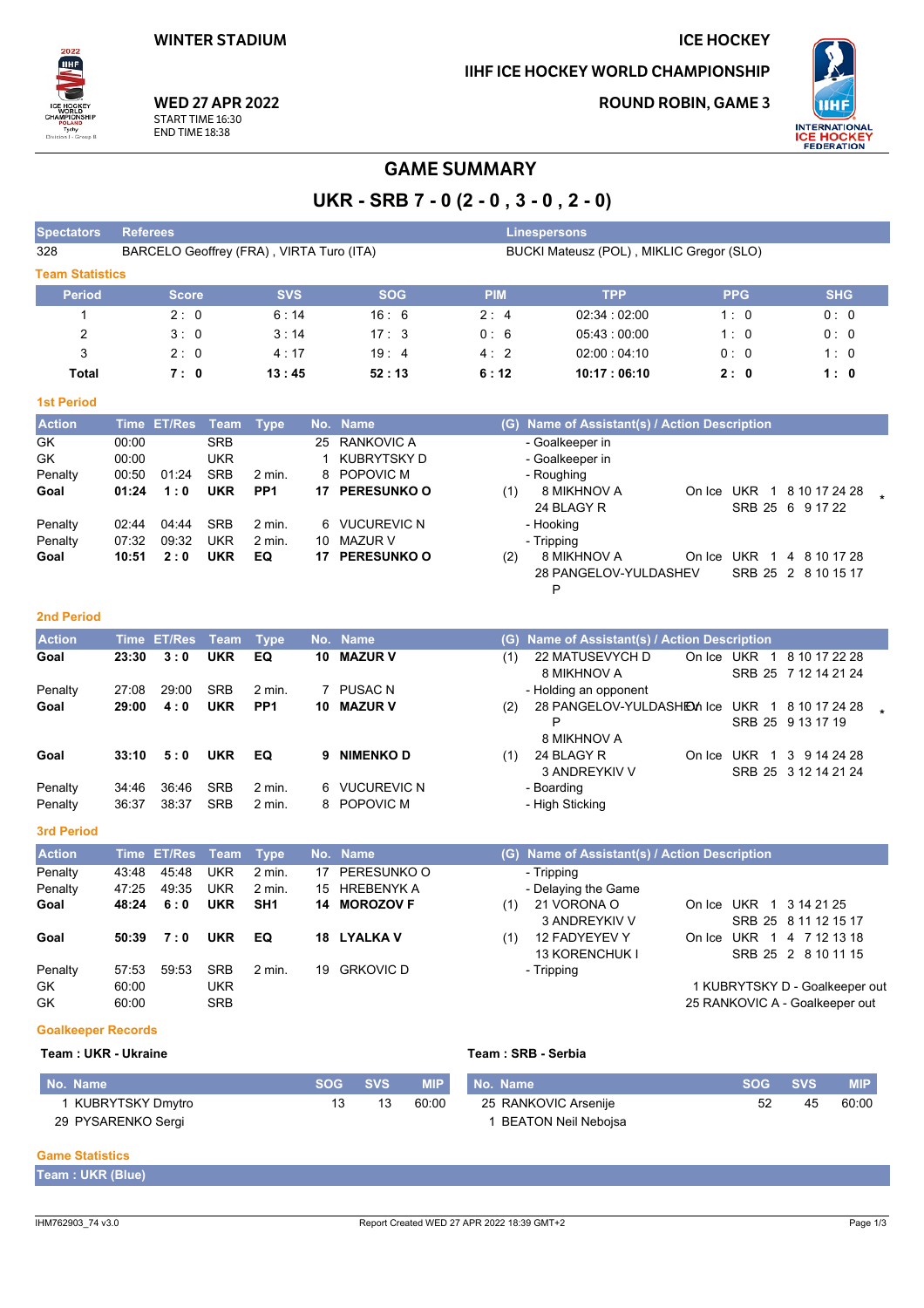### **ICE HOCKEY**

**ROUND ROBIN, GAME 3** 

IIHF ICE HOCKEY WORLD CHAMPIONSHIP



**THE** 

2022

# **WED 27 APR 2022** START TIME 16:30<br>END TIME 18:38

|                     | <b>Head Coach: SHAKHRAICHUK Vadym</b> |                |                  |                |                |                  |              |          |        | <b>Shots on Goal</b> |                  |                |                         |             |
|---------------------|---------------------------------------|----------------|------------------|----------------|----------------|------------------|--------------|----------|--------|----------------------|------------------|----------------|-------------------------|-------------|
| No. Pos.            | <b>Name</b>                           | G              | A                | P              | <b>PIM</b>     | FO+              | FO-          | $FO+/-$  | FO%    |                      | $\overline{2}$   | 3              | <b>OT</b><br><b>TS</b>  | $+/-$       |
| 4 D                 | <b>TOLSTUSHKO Vsevolod</b>            | 0              | $\Omega$         | $\Omega$       | 0              | 0                | $\Omega$     | 0        | 0.00   | 1                    | 0                | 0              | 1                       | $+2$        |
| D<br>7              | MEREZHKO Igor                         | 0              | 0                | 0              | 0              | 0                | $\Omega$     | 0        | 0.00   | 2                    |                  |                | 6                       | $+1$        |
| $\mathsf{F}$<br>8   | MIKHNOV Andri +C                      | 0              | 4                | 4              | 0              | $\mathbf 0$      | $\mathbf 0$  | 0        | 0.00   | 0                    |                  |                | 2                       | $+2$        |
| 10 F                | MAZUR Vadym (BP)                      | 2              | 0                | 2              | $\overline{2}$ | 11               | 8            | 3        | 57.89  | 0                    | 2                |                | 3                       | $+2$        |
| 17 F                | PERESUNKO Olexander                   | $\overline{2}$ | $\Omega$         | $\overline{2}$ | $\overline{2}$ | 0                | 0            | $\Omega$ | 0.00   | 3                    | 0                | 0              | 3                       | $+2$        |
| 12 F                | FADYEYEV Yevgen                       | 0              |                  |                | 0              | 5                | 5            | 0        | 50.00  | 1                    | 0                | 2              | 3                       | $+1$        |
| 13 F                | <b>KORENCHUK Illia</b>                | 0              |                  |                | 0              | $\pmb{0}$        |              | -1       | 0.00   | 2                    |                  | 2              | 5                       | $+1$        |
| 18 F                | LYALKA Vitali +A                      |                | $\Omega$         |                | $\Omega$       | $\overline{c}$   |              | 1        | 66.67  | 1                    |                  | $\overline{2}$ | 4                       | $+1$        |
| 22 D                | MATUSEVYCH Denys                      | 0              |                  |                | 0              | $\pmb{0}$        | 0            | 0        | 0.00   | $\pmb{0}$            | $\boldsymbol{2}$ | 0              | 2                       | $+1$        |
| 28 D                | PANGELOV-YULDASHEV Pylyp              | 0              | $\overline{2}$   | $\overline{2}$ | $\mathbf{0}$   | $\Omega$         | $\Omega$     | $\Omega$ | 0.00   | 0                    | $\overline{0}$   | $\Omega$       | $\Omega$                | $+3$        |
| 3 D                 | <b>ANDREYKIV Vitali</b>               | 0              | 2                | 2              | 0              | 0                | 0            | 0        | 0.00   | 0                    | 0                |                |                         | $+2$        |
| F<br>9              | NIMENKO Dmytro +A                     |                | $\mathbf 0$      |                | $\mathbf 0$    | 12               | 2            | 10       | 85.71  | 1                    | 2                | 0              | 3                       | $+1$        |
| 14 F                | <b>MOROZOV Felix</b>                  |                | $\Omega$         |                | $\mathbf 0$    | $\mathbf 0$      | $\mathbf{0}$ | $\Omega$ | 0.00   | 0                    |                  | $\overline{2}$ | 3                       | $+2$        |
| 24 F                | <b>BLAGY Roman</b>                    | 0              | $\boldsymbol{2}$ | 2              | 0              | $\mathbf{1}$     | 0            | 1        | 100.00 | 2                    |                  |                | 4                       | $+1$        |
| 25 D                | <b>LYTVYNOV</b> Ivan                  | 0              | $\Omega$         | $\Omega$       | $\Omega$       | $\Omega$         | $\Omega$     | $\Omega$ | 0.00   | $\overline{1}$       | $\overline{2}$   | $\Omega$       | 3                       | $+1$        |
| 11 F                | SIMCHUK Mykhailo                      | 0              | 0                | 0              | 0              | 5                | 5            | 0        | 50.00  | 1                    | 0                | 2              | 3                       | 0           |
| 15 D                | <b>HREBENYK Artem</b>                 | 0              | $\Omega$         | $\Omega$       | $\overline{c}$ | 0                | $\mathbf 0$  | 0        | 0.00   | 0                    | $\mathbf 0$      | 0              | 0                       | $\mathbf 0$ |
| 20 F                | <b>BORODAI Denys</b>                  | 0              | 0                | 0              | $\Omega$       | $\mathbf 0$      |              | -1       | 0.00   | 0                    |                  | 3              | 4                       | 0           |
| F<br>21             | <b>VORONA Olexi</b>                   | 0              |                  |                | $\mathbf 0$    | $\boldsymbol{2}$ |              |          | 66.67  | 1                    | 0                |                | $\overline{\mathbf{c}}$ | $+1$        |
| 26 F                | <b>CHIKANTSEV Mykhailo</b>            | 0              | $\mathbf 0$      | $\mathbf 0$    | $\Omega$       | $\mathbf 0$      | $\Omega$     | 0        | 0.00   | $\mathbf 0$          | 0                | 0              | 0                       | $\mathbf 0$ |
| 1 GK                | <b>KUBRYTSKY Dmytro</b>               | 0              | 0                | 0              | 0              |                  |              |          |        | 0                    | 0                | 0              | 0                       |             |
| 29 GK               | PYSARENKO Sergi                       | 0              | $\Omega$         | $\Omega$       | 0              |                  |              |          |        | $\Omega$             | $\Omega$         | $\mathbf{0}$   | 0                       |             |
| <b>Total</b>        |                                       | 7              | 14               | 21             | 6              | 38               | 24           | 14       | 61.29  | 16                   | 17               | 19             | 52                      |             |
| Toom - ODD (Milita) |                                       |                |                  |                |                |                  |              |          |        |                      |                  |                |                         |             |

| <b>Team: SKD (Write)</b> |                                 |          |              |             |                |                           |                |              |        |          |                      |                         |                         |              |
|--------------------------|---------------------------------|----------|--------------|-------------|----------------|---------------------------|----------------|--------------|--------|----------|----------------------|-------------------------|-------------------------|--------------|
|                          | Head Coach: ANASTASIADIS Spiros |          |              |             |                |                           |                |              |        |          | <b>Shots on Goal</b> |                         |                         |              |
| No. Pos.                 | <b>Name</b>                     | G        | $\mathbf{A}$ | P           | <b>PIM</b>     | FO+                       | FO-            | $FO+/-$      | FO%    | 1        | $\overline{2}$       | $\overline{\mathbf{3}}$ | <b>OT</b><br><b>TS</b>  | $+/-$        |
| 6F                       | VUCUREVIC Nemanja +C            | 0        | $\Omega$     | 0           | 4              | 6                         | 6              | 0            | 50.00  | 0        | $\Omega$             | $\Omega$                | 0                       | $\mathbf 0$  |
| D<br>9                   | NOVAKOVIC Ugljesa               | 0        | 0            | 0           | 0              | 0                         | 0              | 0            | 0.00   | 0        | 0                    | 0                       | 0                       | $\mathbf 0$  |
| 17<br>D                  | PODUNAVAC Pavle +A              | 0        | 0            | 0           | 0              | 0                         | $\Omega$       | 0            | 0.00   | 0        | 0                    | $\Omega$                | 0                       | $-2$         |
| F<br>18                  | <b>PUSAC Milos</b>              | 0        | $\Omega$     | $\Omega$    | $\Omega$       | 1                         | $\mathbf{0}$   | $\mathbf{1}$ | 100.00 | 0        | $\Omega$             |                         | 1                       | $\pmb{0}$    |
| 22 F                     | SUBOTIC Srdjan                  | 0        | $\Omega$     | $\Omega$    | $\mathbf{0}$   | 0                         | $\Omega$       | $\Omega$     | 0.00   | 1        | 0                    | $\Omega$                | 1                       | $\mathbf 0$  |
| 2 D                      | ANIC Ivan                       | 0        | 0            | 0           | 0              | 0                         | 0              | 0            | 0.00   | 2        | 1                    | 0                       | 3                       | $-2$         |
| F<br>8                   | POPOVIC Mateja                  | 0        | $\mathbf 0$  | $\mathbf 0$ | 4              |                           | 2              | $-1$         | 33.33  | 0        | 0                    | $\mathbf 0$             | 0                       | $-3$         |
| E<br>10 <sup>°</sup>     | SPANJEVIC Andrija               | 0        | $\Omega$     | 0           | $\mathbf 0$    | $\mathbf 0$               | 0              | 0            | 0.00   | 0        | $\Omega$             | 0                       | 0                       | $-2$         |
| F<br>11                  | DUMIC Mirko +A                  | 0        | 0            | 0           | 0              | $\mathbf 0$               | 2              | $-2$         | 0.00   |          | 0                    | 0                       |                         | $-2$<br>$-3$ |
| 15 F                     | DRAGOVIC Marko (BP)             | $\Omega$ | $\mathbf 0$  | $\Omega$    | $\mathbf 0$    | 11                        | 16             | $-5$         | 40.74  | 1        | 0                    | $\Omega$                | 1                       |              |
| 3 D                      | <b>MLADENOVIC Marko</b>         | 0        | 0            | 0           | 0              | 0                         | 0              | 0            | 0.00   | 0        | 0                    | 0                       | 0                       | $-1$         |
| 7<br>D                   | <b>PUSAC Nikola</b>             | 0        | 0            | $\mathbf 0$ | $\overline{2}$ | 0                         | 0              | 0            | 0.00   | 0        | 1                    | $\Omega$                | 1                       | $-1$         |
| F<br>13                  | RACIC Andrija                   | $\Omega$ | $\Omega$     | $\Omega$    | 0              | 0                         | $\Omega$       | $\Omega$     | 0.00   | 0        | $\Omega$             |                         | 1                       | $\mathbf 0$  |
| F<br>19                  | <b>GRKOVIC Dusan</b>            | 0        | 0            | 0           | $\overline{2}$ | $\ensuremath{\mathsf{3}}$ | 4              | $-1$         | 42.86  | 0        | 0                    | 0                       | 0                       | $\mathbf 0$  |
| 23 F                     | MITROVIC Igor                   | $\Omega$ | $\Omega$     | $\Omega$    | $\Omega$       | $\Omega$                  | $\overline{2}$ | $-2$         | 0.00   | $\Omega$ | $\Omega$             | $\Omega$                | $\Omega$                | $\mathbf 0$  |
| 5 D                      | <b>TOMASEVIC Danilo</b>         | 0        | 0            | 0           | 0              | 0                         | 0              | 0            | 0.00   | 0        | 0                    | 0                       | 0                       | 0            |
| 12 D                     | PEJCIC Lazar                    | 0        | 0            | 0           | 0              | 0                         | $\Omega$       | 0            | 0.00   | 1        | 0                    | 0                       | $\mathbf{1}$            | $-3$         |
| 14 D                     | <b>SAVIC Vuk</b>                | 0        | $\Omega$     | $\Omega$    | $\mathbf 0$    | $\mathbf 0$               |                | $-1$         | 0.00   | 0        | 0                    | 2                       | $\overline{\mathbf{c}}$ | $-2$<br>$-2$ |
| F<br>21                  | <b>JANKOVIC Dusan</b>           | 0        | 0            | 0           | $\mathbf 0$    | $\pmb{0}$                 | 0              | 0            | 0.00   | 0        | 1                    | $\Omega$                | 1                       |              |
| 24 F                     | <b>KRAVLJANAC Vuk</b>           | 0        | $\Omega$     | $\Omega$    | $\Omega$       | $\overline{2}$            | 5              | $-3$         | 28.57  | $\Omega$ | $\mathbf{0}$         | $\Omega$                | 0                       | $-2$         |
| GK                       | <b>BEATON Neil Nebojsa</b>      | 0        | 0            | 0           | 0              |                           |                |              |        | 0        | 0                    | 0                       | 0                       |              |
| 25 GK                    | RANKOVIC Arsenije               | 0        | 0            | 0           | 0              |                           |                |              |        | 0        | 0                    | 0                       | 0                       |              |
| Total                    |                                 | 0        | 0            | 0           | 12             | 24                        | 38             | $-14$        | 38.71  | 6        | 3                    | 4                       | 13                      |              |